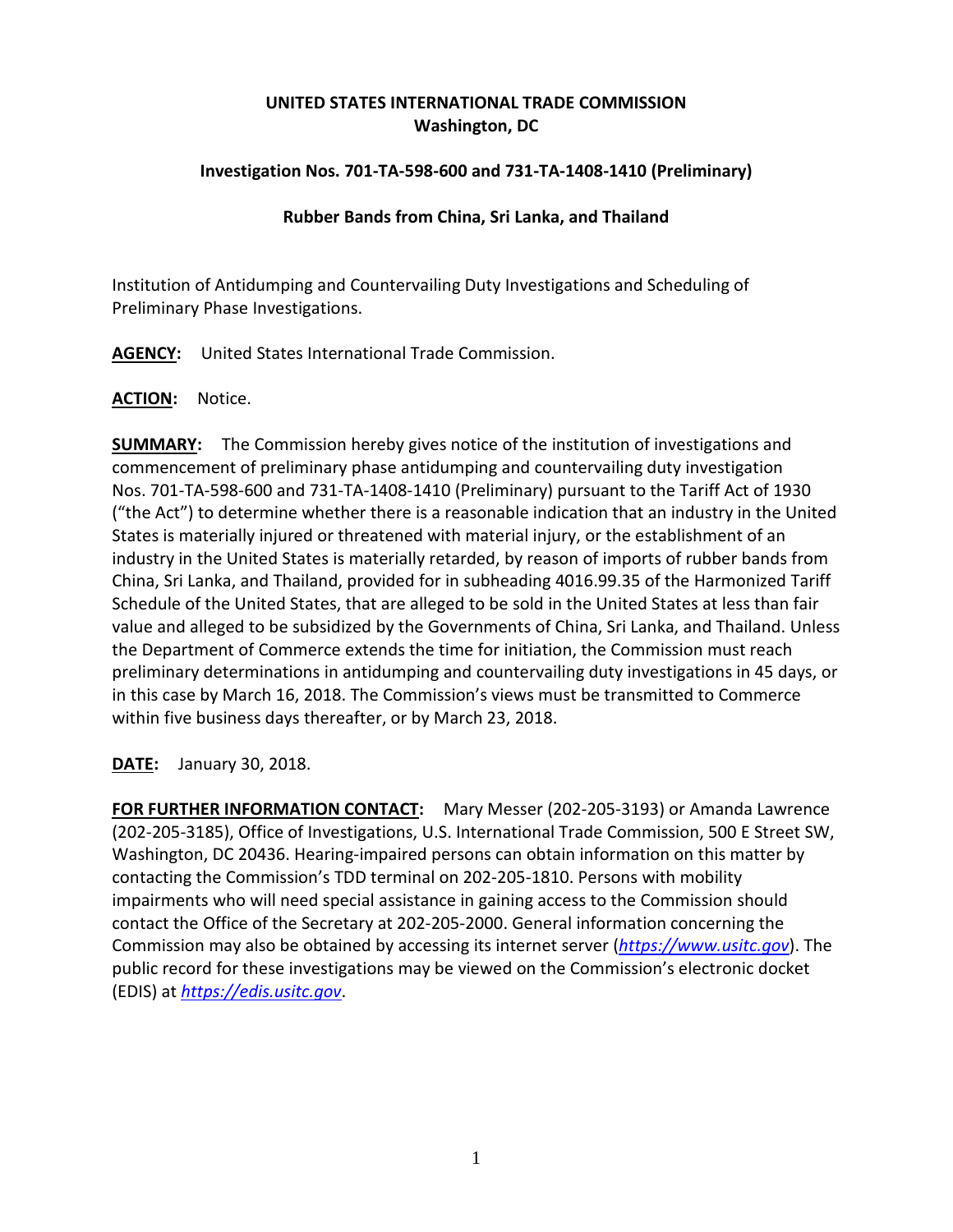#### **SUPPLEMENTARY INFORMATION:**

**Background.**--These investigations are being instituted, pursuant to sections 703(a) and 733(a) of the Tariff Act of 1930 (19 U.S.C. 1671b(a) and 1673b(a)), in response to petitions filed on January 30, 2018, by Alliance Rubber Co., Hot Springs, Arkansas.

For further information concerning the conduct of these investigations and rules of general application, consult the Commission's Rules of Practice and Procedure, part 201, subparts A and B (19 CFR part 201), and part 207, subparts A and B (19 CFR part 207).

**Participation in the investigations and public service list.**--Persons (other than petitioners) wishing to participate in the investigations as parties must file an entry of appearance with the Secretary to the Commission, as provided in sections 201.11 and 207.10 of the Commission's rules, not later than seven days after publication of this notice in the *Federal Register*. Industrial users and (if the merchandise under investigation is sold at the retail level) representative consumer organizations have the right to appear as parties in Commission antidumping duty and countervailing duty investigations. The Secretary will prepare a public service list containing the names and addresses of all persons, or their representatives, who are parties to these investigations upon the expiration of the period for filing entries of appearance.

**Limited disclosure of business proprietary information (BPI) under an administrative protective order (APO) and BPI service list.**--Pursuant to section 207.7(a) of the Commission's rules, the Secretary will make BPI gathered in these investigations available to authorized applicants representing interested parties (as defined in 19 U.S.C. 1677(9)) who are parties to the investigations under the APO issued in the investigations, provided that the application is made not later than seven days after the publication of this notice in the *Federal Register*. A separate service list will be maintained by the Secretary for those parties authorized to receive BPI under the APO.

**Conference.**--The Commission's Director of Investigations has scheduled a conference in connection with these investigations for 9:30 a.m. on February 20, 2018, at the U.S. International Trade Commission Building, 500 E Street SW, Washington, DC. Requests to appear at the conference should be emailed to [preliminaryconferences@usitc.gov](mailto:preliminaryconferences@usitc.gov) (DO NOT FILE ON EDIS) on or before February 15, 2018. Parties in support of the imposition of countervailing and antidumping duties in these investigations and parties in opposition to the imposition of such duties will each be collectively allocated one hour within which to make an oral presentation at the conference. A nonparty who has testimony that may aid the Commission's deliberations may request permission to present a short statement at the conference.

**Written submissions.**--As provided in sections 201.8 and 207.15 of the Commission's rules, any person may submit to the Commission on or before February 23, 2018, a written brief containing information and arguments pertinent to the subject matter of the investigations. Parties may file written testimony in connection with their presentation at the conference. All written submissions must conform with the provisions of section 201.8 of the Commission's rules; any submissions that contain BPI must also conform with the requirements